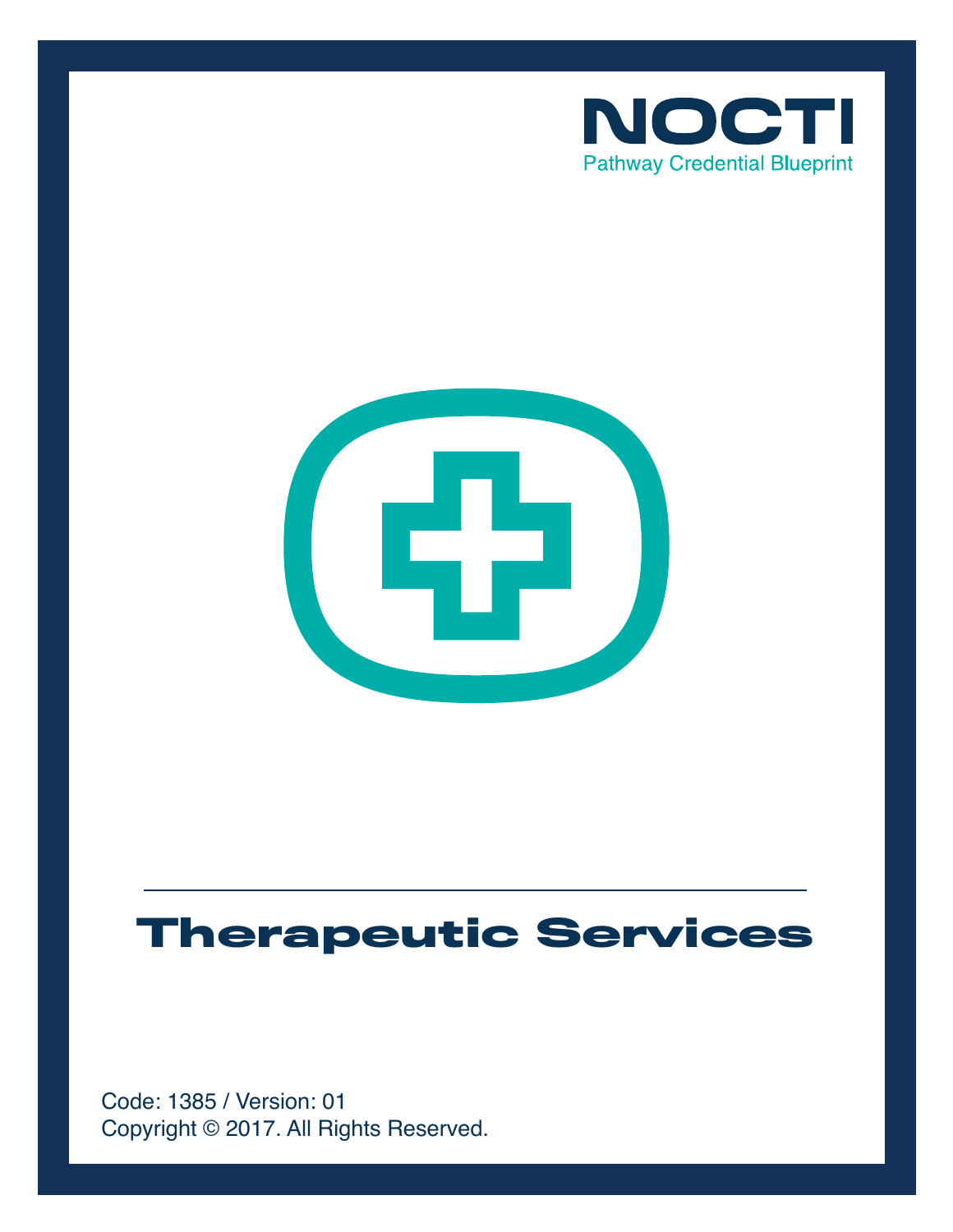## **General Assessment Information**

General Assessment Information Written Assessment Information **Blueprint Contents**

Sample Written Items Specific Competencies Covered in the Test

**Test Type:** The Therapeutic Services industry-based credential is included in NOCTI's Pathway assessment battery. Pathway assessments assess knowledge and skills at a broader level than the Job Ready assessments and focus on the Pathways established as part of the national career cluster model. Pathway assessments are delivered entirely online which allows NOCTI to include engaging interactive items.

**Revision Team:** The assessment content is based on input from secondary, post-secondary, and business/industry representatives from the states of California, Indiana, Massachusetts, Michigan, New York, and Pennsylvania.



51.0899-Allied Health and Medical Assisting Services, Other

earning that works for America

Career Cluster 8-Health Services

NATIONAL COLLEGE CREDIT RECOMMENDATION SERVICE University of the State of New York - Regents Research Fund

In the lower division baccalaureate/associate degree category, 3 semester hours in Therapeutic Services

**(Continued on the following page)**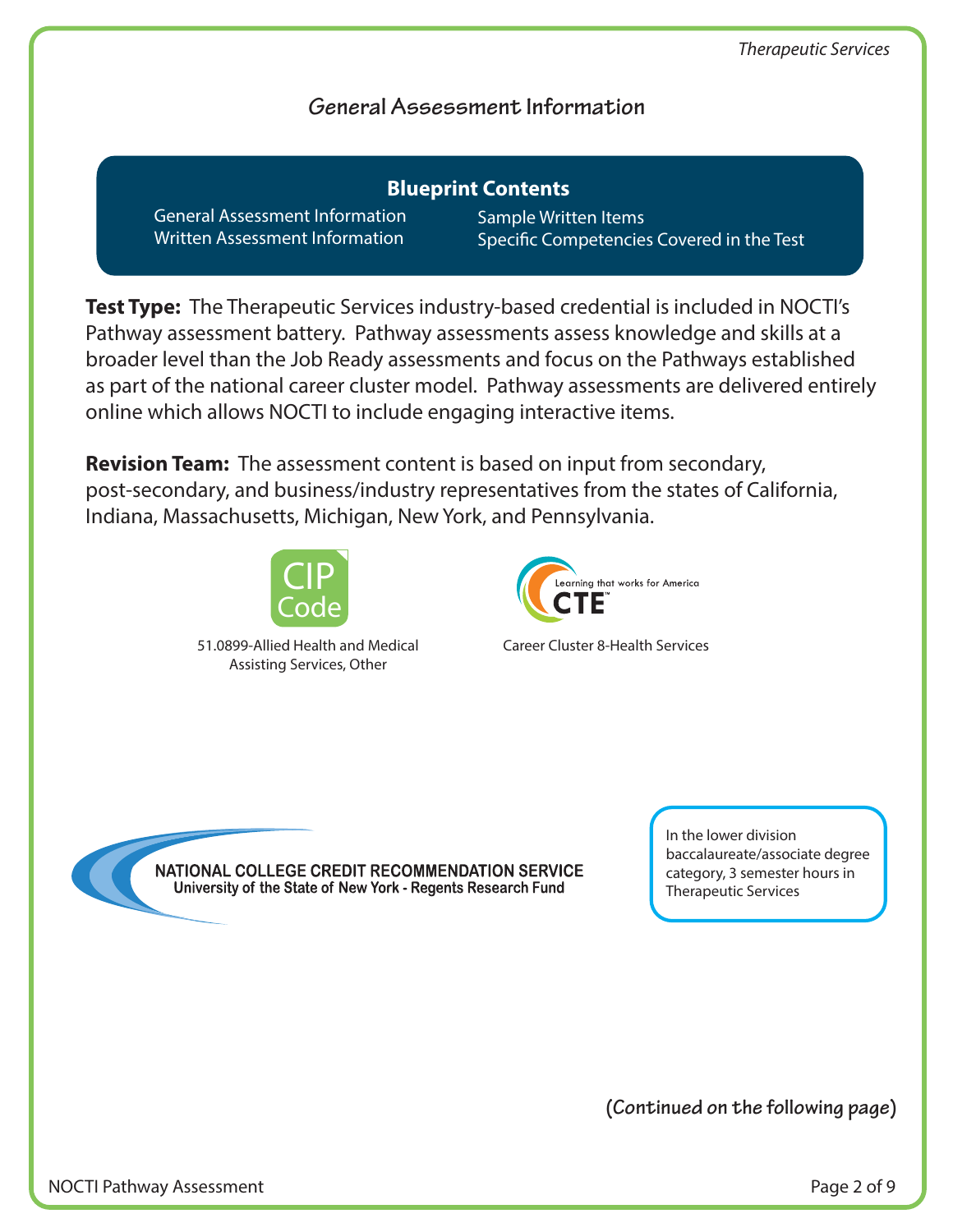## **General Assessment Information (continued)**



National Healthcareer

Association<sup>®</sup>

The Association for Career and Technical Education (ACTE), the leading professional organization for career and technical educators, commends all students who participate in career and technical education programs and choose to validate their educational attainment through rigorous technical assessments. In taking this assessment you demonstrate to your school, your parents and guardians, your future employers and yourself that you understand the concepts and knowledge needed to succeed in the workplace. Good Luck!

National Healthcareer Association (NHA) has awarded more than 500,000 certifications to healthcare professions pursuing their career goals since 1989. NHA believes students are the future of healthcare and created study materials and certification exams to provide tools to help them along their journey. NHA strongly encourages and supports students that work to enhance their educational achievements by completing NOCTI assessments.



The American Medical Certification Association (AMCA) offers 14 certification exams for the allied healthcare field. AMCA supports NOCTI's Health Science assessments which are aligned to industry standards. This assessment is an excellent training instrument, in both content and test-mode preparation. Students passing both the NOCTI assessment and AMCA's national certification exam are demonstrating superior knowledge in their field and are outstanding candidates for entry-level positions in the allied healthcare field.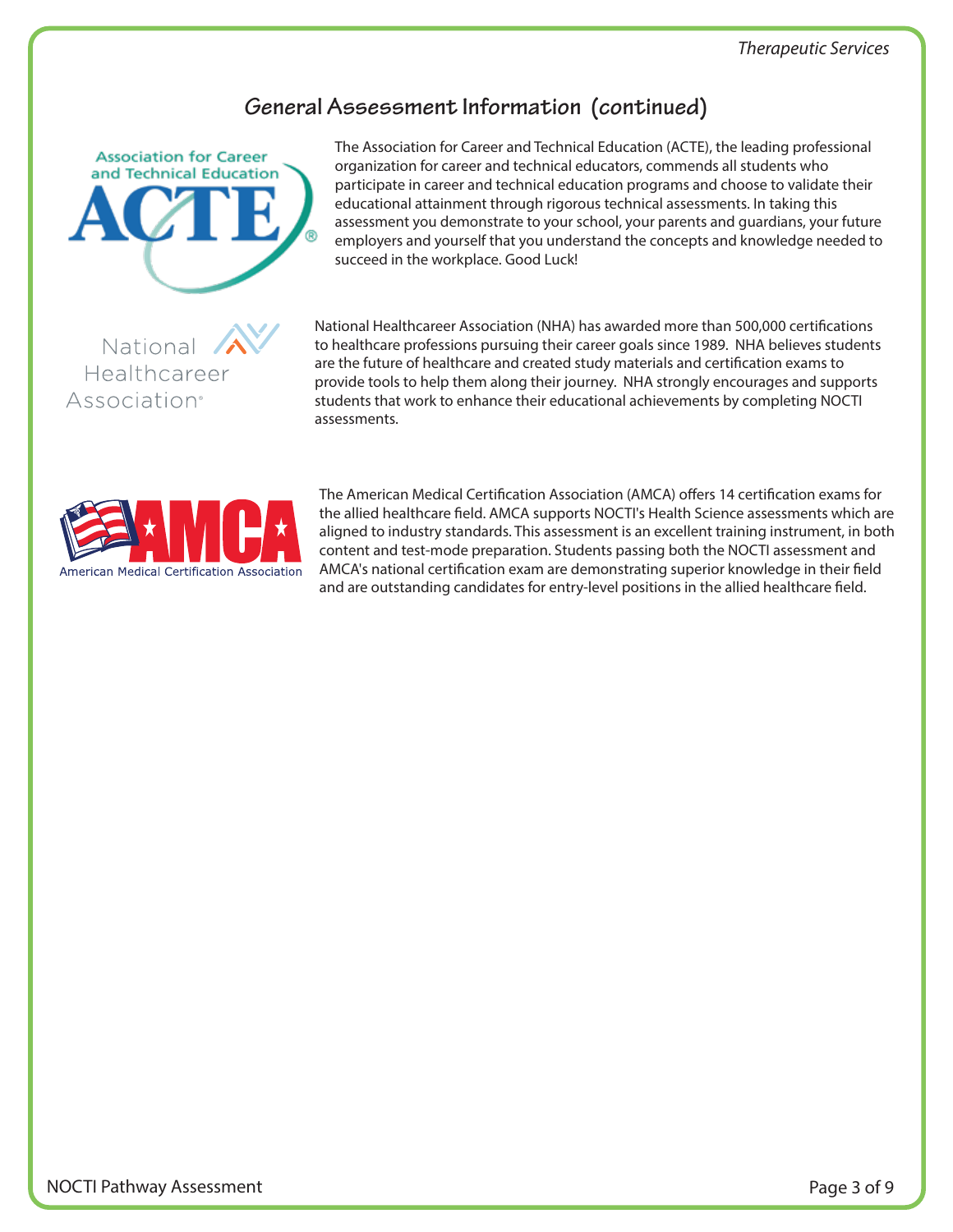## Written Assessment

NOCTI written assessments consist of questions to measure an individual's factual theoretical knowledge.

## **Administration Time:** 2 hours **Number of Questions:** 101 **Number of Sessions:** This assessment may be administered in one, two, or three sessions.

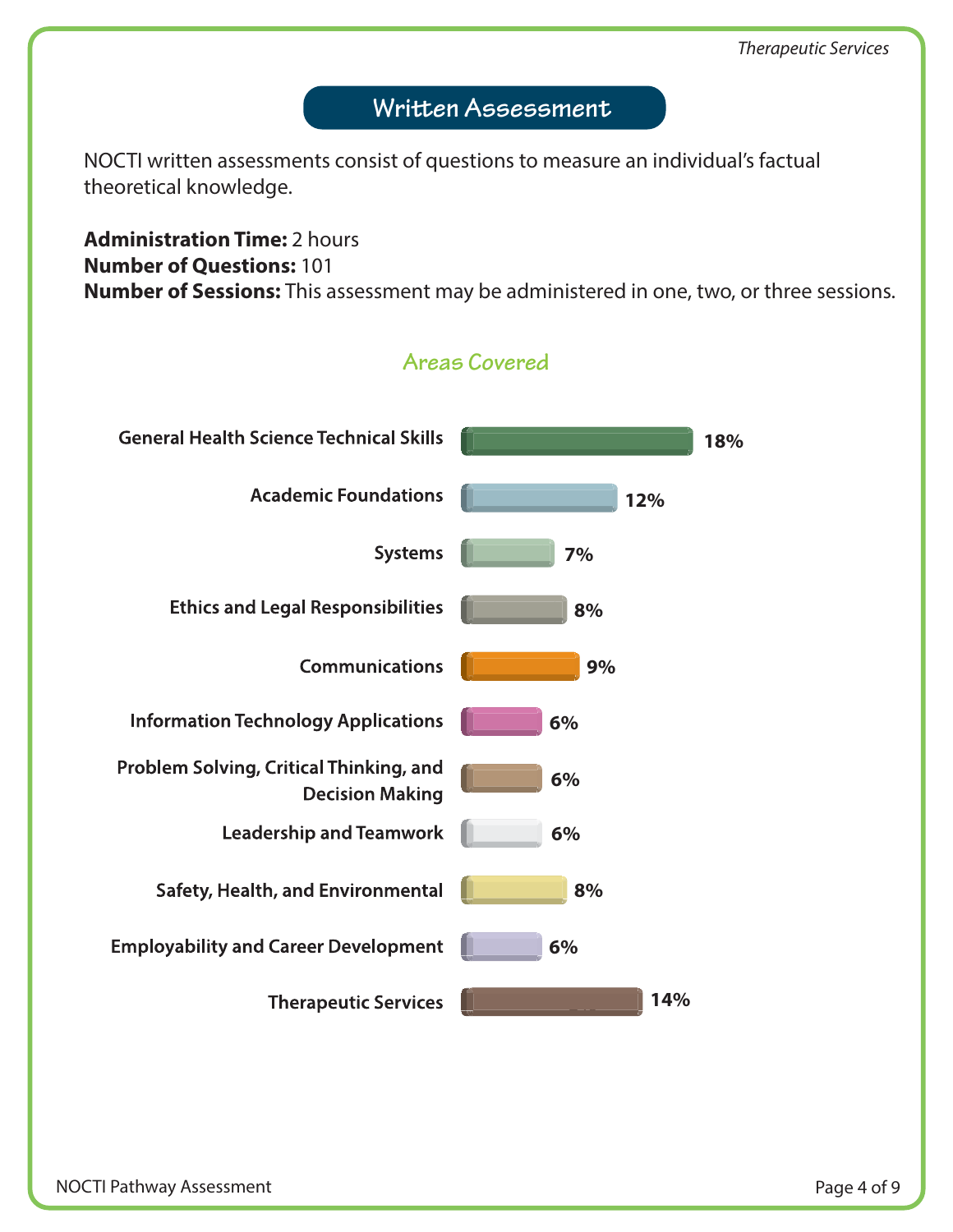**Specific Standards and Competencies Included in this Assessment** 

## **General Health Science Technical Skills**

- Apply professional standards when interacting with patients and families
- Identify and interpret medical terminology
- Maintain appropriate infection control procedures
- Apply knowledge of anatomy and physiology

## **Academic Foundations**

- Apply reading skills in a health science career environment
- Apply writing skills in a health science career environment
- Apply mathematical skills in a health science career environment
- Apply science skills in a health science career environment

#### **Systems**

- Describe the relationships, roles, and responsibilities among healthcare professionals
- Analyze the impact on healthcare systems based on changes in technology, epidemiology, managed care, etc.

## **Ethics and Legal Responsibilities**

- Apply appropriate laws, regulations, and industry standards to healthcare situations
- Identify ethical issues and demonstrate ethical behavior in healthcare situations

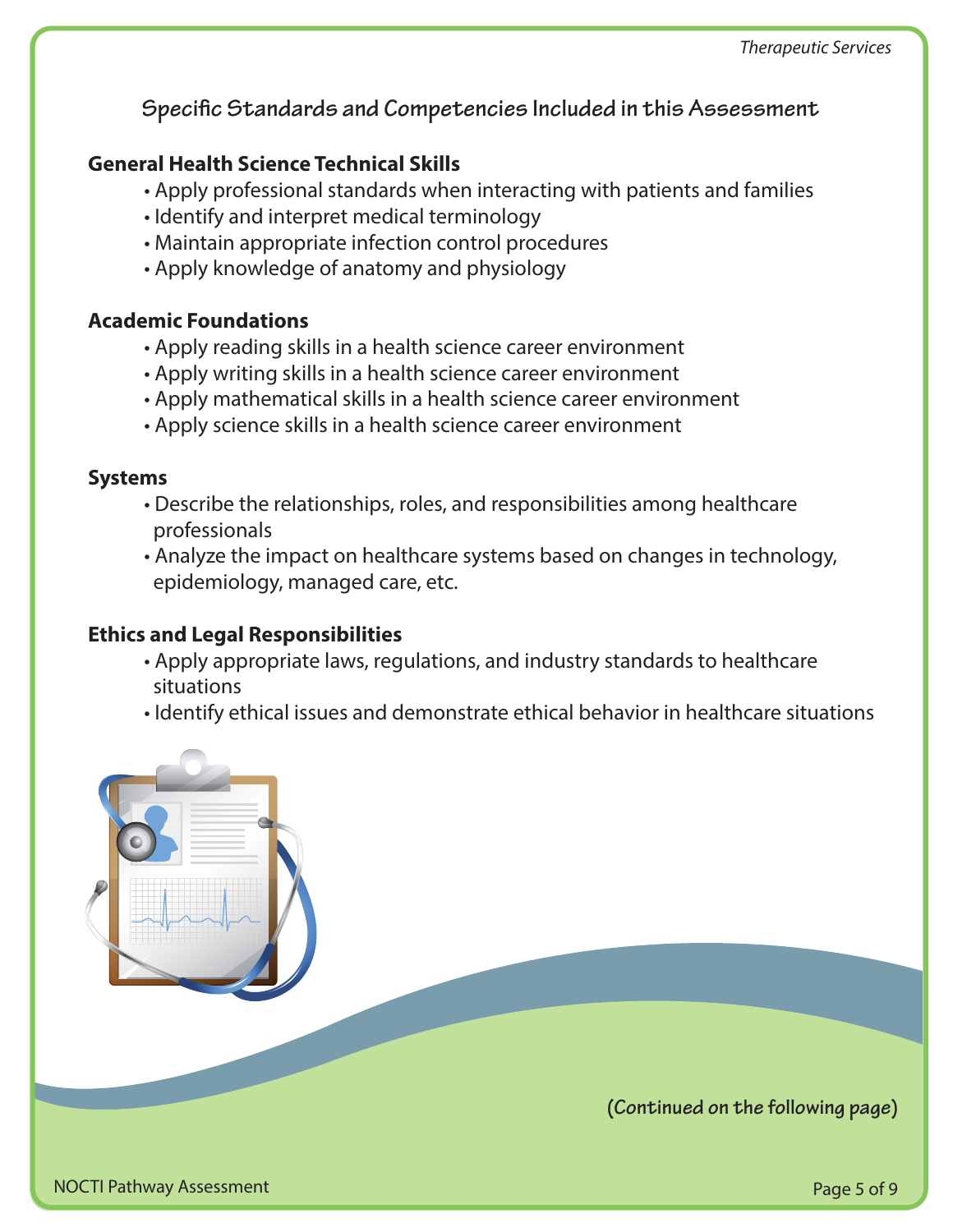## **Specific Standards and Competencies (continued)**

#### **Communications**

- Communicate with patients using appropriate language and level, including using appropriate techniques for communicating with special needs patients (e.g., hard of hearing)
- Apply listening skills and interpret verbal and nonverbal behaviors to enhance communication with coworkers and patients
- Interpret and use tables, charts, and figures to support written and oral communication

#### **Information Technology Applications**

- Use word processing, presentation software, and email applications to prepare communication
- Use spreadsheet and database applications to manage and communicate data and information

## **Problem Solving, Critical Thinking, and Decision Making**

- Use problem solving and critical thinking skills to locate credible sources of information about problems and determine appropriate methods for investigating causes
- Use problem solving and critical thinking skills to determine root causes of problems and to suggest and evaluate solutions

**(Continued on the following page)**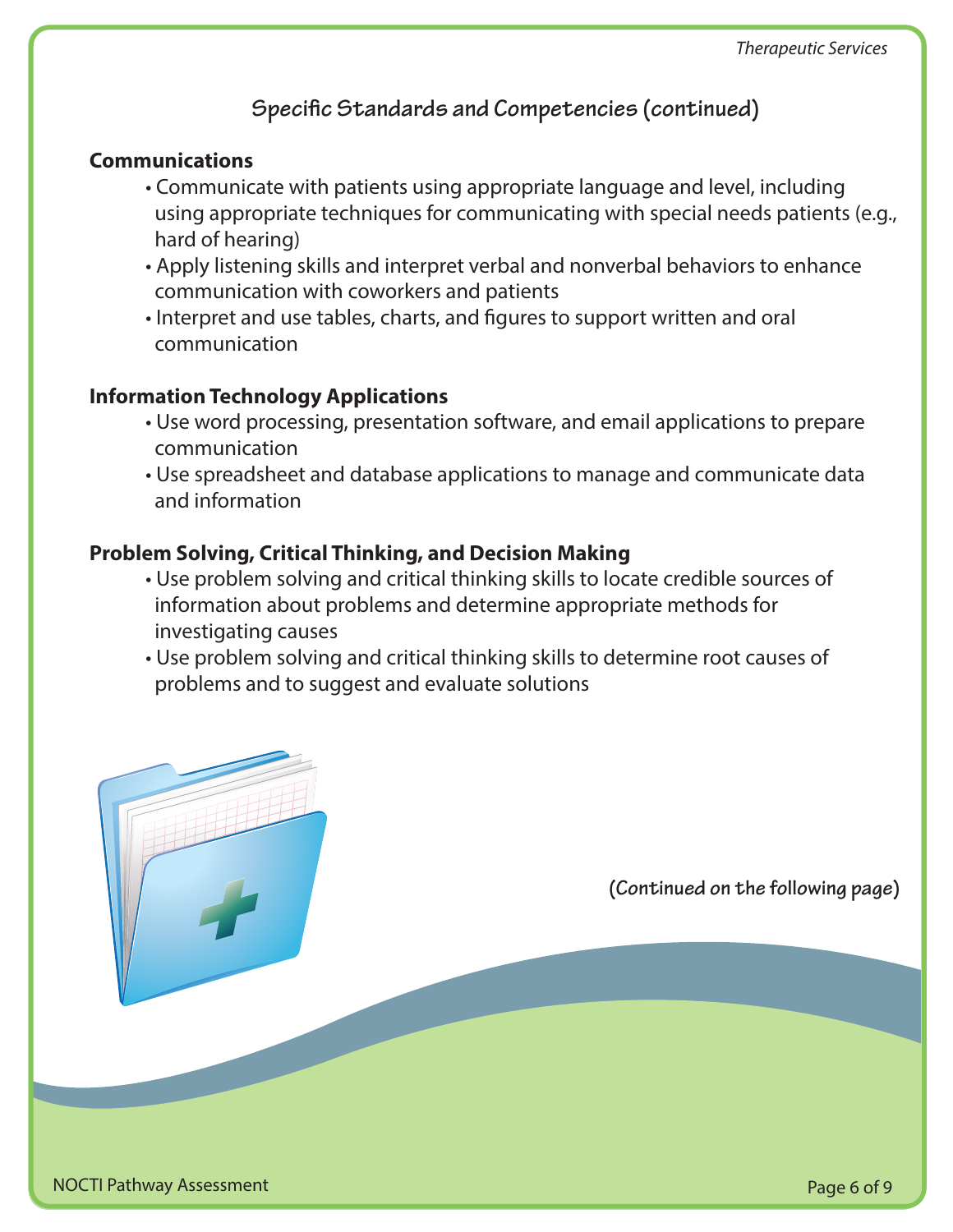**Specific Standards and Competencies (continued)** 

#### **Leadership and Teamwork**

- Apply leadership qualities to improve the quality of work and the work environment
- Work effectively in a team environment to improve the quality of work and the work environment

## **Safety, Health, and Environmental**

- Identify and practice appropriate safety and health procedures for health occupations
- Demonstrate appropriate emergency and first aid knowledge and procedures for health occupations
- Identify and practice appropriate environmental procedures for health occupations

## **Employability and Career Development**

- Demonstrate appropriate workplace behavior related to a health occupations career
- Develop career readiness skills to advance in health occupations

#### **Therapeutic Services**

- Collect, document, and report patient information to develop appropriate therapeutic response (e.g., abnormal vital signs)
- Assist in planning and implementing patient treatment plans
- Observe, monitor, and report patient status and respond appropriately
- Demonstrate proper procedures for positioning, transporting, and transferring patients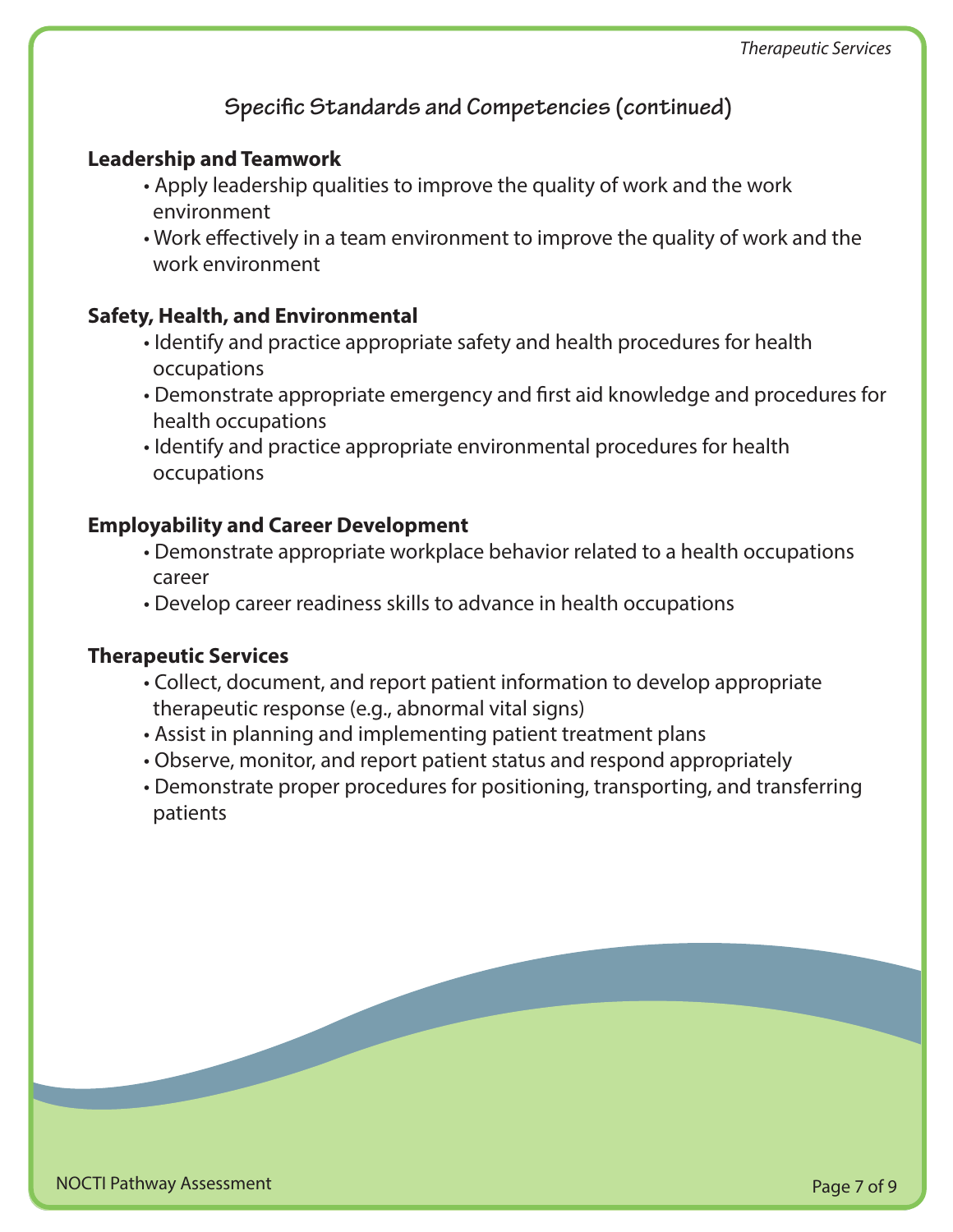## **Sample Questions**

## **A patient diagnosed with arthritis may be referred to a**

- A. gastrologist
- B. cardiologist
- C. dermatologist
- D. rheumatologist

## **The organelle of the cell that provides for energy production in the process of cellular respiration is the**

- A. nucleolus
- B. Golgi apparatus
- C. mitochondria
- D. lysosome

## **Urgent Care Centers are designed to**

- A. replace hospitals
- B. replace doctor's office visits
- C. decrease emergency room visits
- D. decrease home care visits

## **Which of the following symptoms is subjective?**

- A. vomiting
- B. nausea
- C. skin breakdown
- D. rapid pulse

## Which type of medical record is considered most efficient to maintain and **retrieve patient information?**

- A. electronic chart
- B. paper charts
- C. kardex
- D. care plan

**(Continued on the following page)**